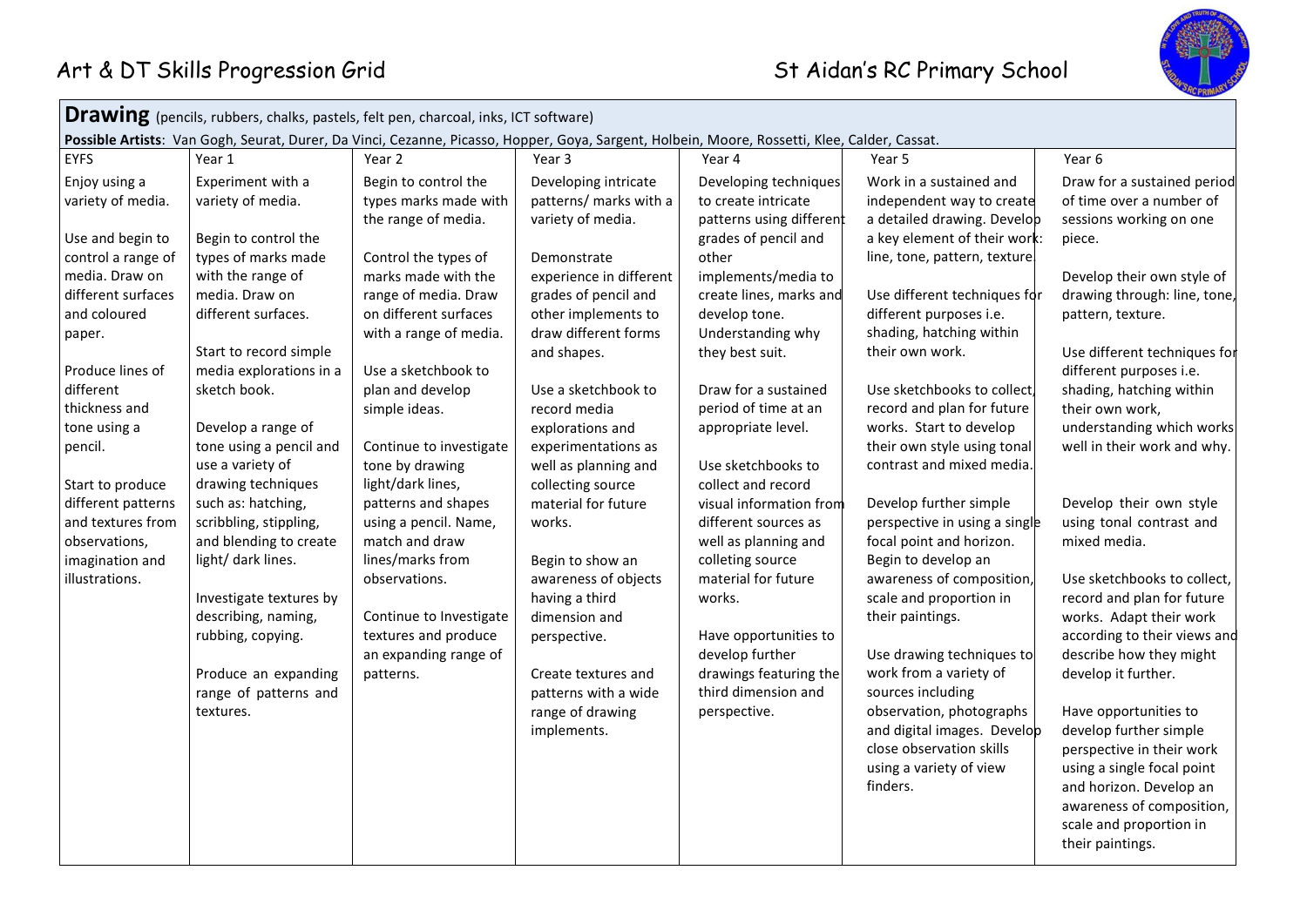| Possible Artists: Klimt, Marc, Klee, Hockney, Pollock, Riley, Monet, Aboriginal, Rothko, Rivera, Indian Miniatures, O'Keeffe, Hopper, Rambrant, Lowry, Matisse, Margritte.<br>Confidently control the<br>Work in a sustained and<br>Explore with a variety<br>Begin to control the<br>Demonstrate<br>Confidently control<br>Enjoy using a | Painting (watercolour, ready mixed, acrylic, ) |                     |                     |                        |                     |                         |                                |  |
|-------------------------------------------------------------------------------------------------------------------------------------------------------------------------------------------------------------------------------------------------------------------------------------------------------------------------------------------|------------------------------------------------|---------------------|---------------------|------------------------|---------------------|-------------------------|--------------------------------|--|
|                                                                                                                                                                                                                                                                                                                                           |                                                |                     |                     |                        |                     |                         |                                |  |
|                                                                                                                                                                                                                                                                                                                                           |                                                |                     |                     |                        |                     |                         |                                |  |
|                                                                                                                                                                                                                                                                                                                                           | variety of tools                               | of media; different | types of marks made | increasing control the | types of marks made | types of marks made and | independent way to develop     |  |
| brush sizes and tools.<br>with a range of<br>types of marks made<br>and experiment with<br>experiment with different<br>their own style of painting.<br>including                                                                                                                                                                         |                                                |                     |                     |                        |                     |                         |                                |  |
| and experiment with<br>different effects and<br>different size/<br>painting techniques<br>effects and textures.                                                                                                                                                                                                                           |                                                |                     |                     |                        |                     |                         | This style may be through the  |  |
| different effects and<br>size brushes and<br>Explore lightening and<br>e.g. layering, mixing<br>textures inc. blocking                                                                                                                                                                                                                    |                                                |                     |                     |                        |                     |                         | development of: colour, tone   |  |
| media, and adding<br>Mix and match colours to<br>and shade.<br>tools i.e. sponge<br>darkening paint<br>textures inc. blocking<br>in colour, washes,                                                                                                                                                                                       |                                                |                     |                     |                        |                     |                         |                                |  |
| without the use of<br>thickened paint<br>brushes, fingers,<br>in colour, washes,<br>create atmosphere and light<br>texture.                                                                                                                                                                                                               |                                                |                     |                     |                        |                     |                         |                                |  |
| effects. Mix colour, shades<br>thickened paint<br>Purposely control the types<br>black or white.<br>creating textural<br>twigs.                                                                                                                                                                                                           |                                                |                     |                     |                        |                     |                         |                                |  |
| and tones with confidence<br>Continue to experiment<br>creating textural<br>effects.<br>of marks made and                                                                                                                                                                                                                                 |                                                |                     |                     |                        |                     |                         |                                |  |
| in lighten and darken<br>effects.<br>building on previous<br>Recognise and<br>Begin to control the<br>experiment with different                                                                                                                                                                                                           |                                                |                     |                     |                        |                     |                         |                                |  |
| types of marks made<br>without the use of black<br>Start to develop a<br>knowledge.<br>effects and textures inc.<br>name the primary                                                                                                                                                                                                      |                                                |                     |                     |                        |                     |                         |                                |  |
| with the range of<br>Use light and dark<br>painting from a<br>blocking in colour, washes,<br>colours being<br>or white. Begin to mix                                                                                                                                                                                                      |                                                |                     |                     |                        |                     |                         |                                |  |
| Use sketchbooks to collect<br>used. Mix and<br>media. Paint on<br>colour shades and<br>within painting and<br>drawing.<br>thickened paint creating                                                                                                                                                                                        |                                                |                     |                     |                        |                     |                         |                                |  |
| different surfaces with<br>and record visual<br>textural effects.<br>match colours to<br>begin to explore<br>tones.                                                                                                                                                                                                                       |                                                |                     |                     |                        |                     |                         |                                |  |
| Begin to choose<br>different artefacts<br>complimentary<br>information from different<br>a range of media.                                                                                                                                                                                                                                |                                                |                     |                     |                        |                     |                         |                                |  |
| and objects.<br>Use a sketchbook to<br>colours. Mix colour,<br>appropriate media to<br>sources as well as planning,                                                                                                                                                                                                                       |                                                |                     |                     |                        |                     |                         | Mix colour, shades and tones   |  |
| Start to record simple<br>shades and tones with<br>work with. Use light<br>with confidence building on<br>plan and develop<br>trying out ideas, plan                                                                                                                                                                                      |                                                |                     |                     |                        |                     |                         |                                |  |
| media explorations in a<br>and dark within<br>colours and collect source<br><b>Explore working</b><br>simple ideas and<br>previous knowledge.<br>increasing confidence.                                                                                                                                                                   |                                                |                     |                     |                        |                     |                         |                                |  |
| sketch book.<br>painting and show<br>material for future works.<br>with paint on<br>continue to store                                                                                                                                                                                                                                     |                                                |                     |                     |                        |                     |                         | Understanding which works      |  |
| different surfaces<br>Use a sketchbook to<br>understanding of<br>information on colour<br>well in their work and why.                                                                                                                                                                                                                     |                                                |                     |                     |                        |                     |                         |                                |  |
| and in different<br>Start to mix a range of<br>complimentary<br>Start to develop their own<br>mixing, the colour<br>record media                                                                                                                                                                                                          |                                                |                     |                     |                        |                     |                         |                                |  |
| colours. Mix colour,<br>style using tonal contrast<br>ways i.e.<br>secondary colours,<br>wheel and colour<br>Use sketchbooks to collect<br>explorations and                                                                                                                                                                               |                                                |                     |                     |                        |                     |                         |                                |  |
| moving towards<br>shades and tones with<br>and mixed media.<br>coloured, sized<br>experimentations as<br>spectrums.                                                                                                                                                                                                                       |                                                |                     |                     |                        |                     |                         | and record visual information  |  |
| and shaped<br>predicting resulting<br>well as try out ideas,<br>increasing confidence.<br>from different sources as                                                                                                                                                                                                                       |                                                |                     |                     |                        |                     |                         |                                |  |
| Recognise the art of key<br>colours.<br>Continue to control the<br>plan colours and<br>paper.                                                                                                                                                                                                                                             |                                                |                     |                     |                        |                     |                         | well as planning and colleting |  |
| Use sketchbooks to<br>types of marks made<br>collect source material<br>artists and begin to place                                                                                                                                                                                                                                        |                                                |                     |                     |                        |                     |                         | source material. Adapt their   |  |
| collect and record<br>with the range of<br>them in key movements or<br>for future works.                                                                                                                                                                                                                                                  |                                                |                     |                     |                        |                     |                         | work according to their views  |  |
| media. Use a brush to<br>visual information from<br>historical events.                                                                                                                                                                                                                                                                    |                                                |                     |                     |                        |                     |                         | and describe how they might    |  |
| different sources as<br>produce marks<br>Confidently create                                                                                                                                                                                                                                                                               |                                                |                     |                     |                        |                     |                         | develop it further. Annotate   |  |
| different effects and<br>well as planning, trying<br>work in sketchbook.<br>appropriate to work.                                                                                                                                                                                                                                          |                                                |                     |                     |                        |                     |                         |                                |  |
| E.g. small brush for<br>out ideas, plan colours<br>textures with paint                                                                                                                                                                                                                                                                    |                                                |                     |                     |                        |                     |                         |                                |  |
| and collect source<br>small marks.<br>according to what they                                                                                                                                                                                                                                                                              |                                                |                     |                     |                        |                     |                         |                                |  |
| need for the task.<br>material for future                                                                                                                                                                                                                                                                                                 |                                                |                     |                     |                        |                     |                         |                                |  |
| works.                                                                                                                                                                                                                                                                                                                                    |                                                |                     |                     |                        |                     |                         |                                |  |
| Start to look at working                                                                                                                                                                                                                                                                                                                  |                                                |                     |                     |                        |                     |                         |                                |  |
| in the style of a                                                                                                                                                                                                                                                                                                                         |                                                |                     |                     |                        |                     |                         |                                |  |
| selected artist (not                                                                                                                                                                                                                                                                                                                      |                                                |                     |                     |                        |                     |                         |                                |  |
| copying).                                                                                                                                                                                                                                                                                                                                 |                                                |                     |                     |                        |                     |                         |                                |  |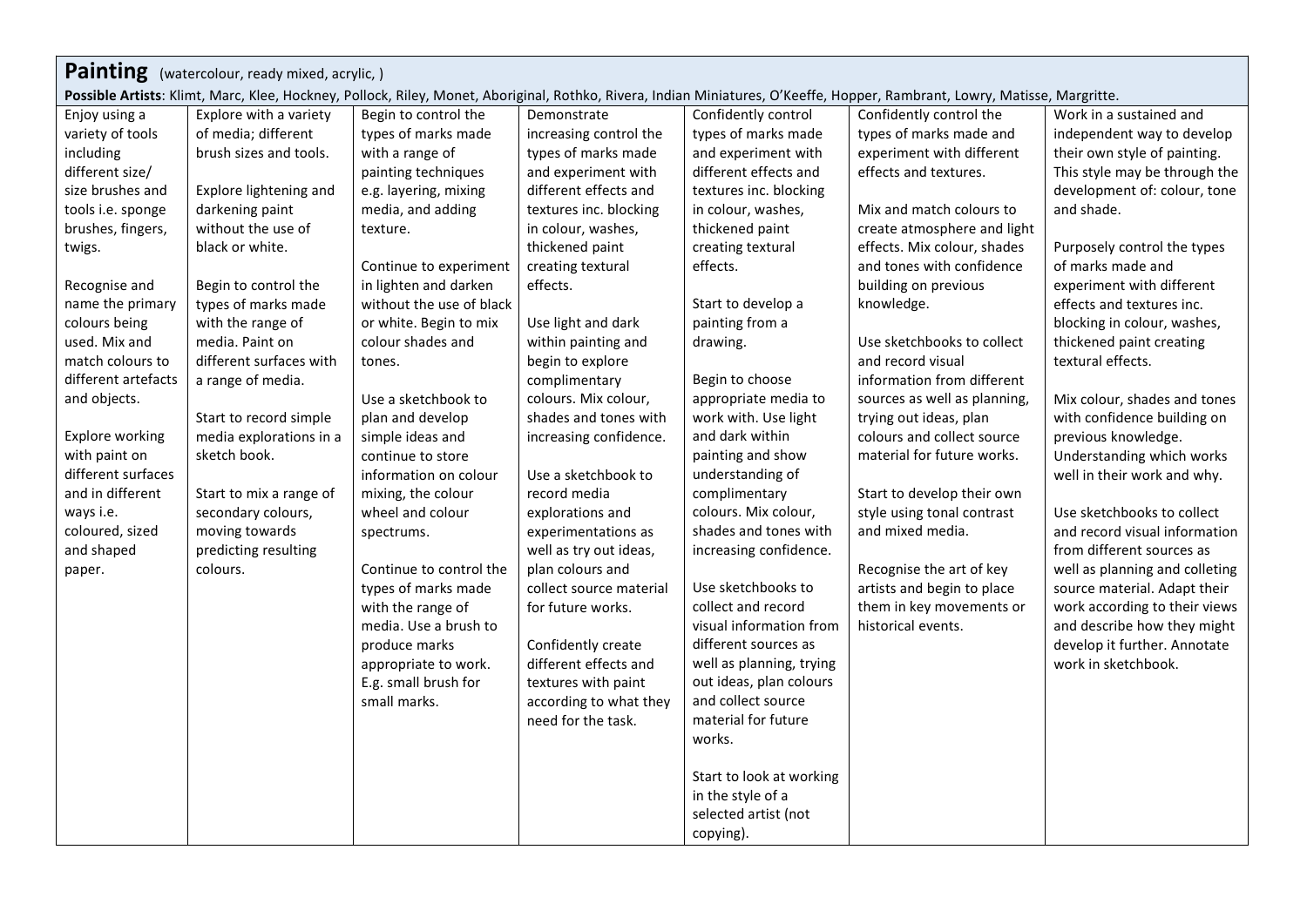## **Sculpture** (3D work, clay, dough, boxes, wire, paper sculpture, mod roc)

Possible Artists: (Moore, African, Native American, Hepworth, Arp, Nevelson, Gabo, Calder, Segal, Leach, Kinetic, recycled/ found object sculptures, Egyptian Artefacts, Christo, Frink, Balla, Andre.

| Enjoy a range of   | Experiment in a variety  | Use equipment      | Use equipment and         | Work in a safe, organised    | way, caring for equipment.   | Work in a safe, organised       |
|--------------------|--------------------------|--------------------|---------------------------|------------------------------|------------------------------|---------------------------------|
| malleable media    | of malleable media       | and media with     | media with confidence.    | way, caring for equipment.   | Secure work to continue at   | way, caring for equipment.      |
| such as clay,      | such as clay, papier     | increasing         | Learn to secure work to   | Secure work to continue at   | a later date.                | Secure work to continue at a    |
| papier Mache,      | Mache, Salt dough,       | confidence.        | continue at a later date. | a later date.                |                              | later date.                     |
| Salt dough.        | modroc.                  |                    |                           |                              | Show experience in           |                                 |
|                    |                          | Shape, form,       | Join two parts            | Make a slip to join to       | combining pinch, slabbing    | Model and develop work          |
| Impress and        | Shape and model          | construct and      | successfully.             | pieces of clay.              | and coiling to produce end   | through a combination of        |
| apply simple       | materials for a          | model from         |                           |                              | pieces.                      | pinch, slab, and coil.          |
| decoration.        | purpose, e.g. pot, tile  | observation and    | Construct a simple base   | Decorate, coil, and          |                              |                                 |
|                    | from observation and     | imagination.       | for extending and         | produce marquettes           | Develop understanding of     | Work around armatures or        |
| Cut shapes using   | imagination.             |                    | modelling other shapes.   | confidently when             | different ways of finishing  | over constructed                |
| scissors and other |                          | Use a sketchbook   |                           | necessarily.                 | work: glaze, paint, polish   | foundations.                    |
| modelling tools.   | Continue to manipulate   | to plan and        | Use a sketchbook to       |                              |                              |                                 |
|                    | malleable materials in a | develop simple     | plan, collect and develop | Model over an armature:      | Gain experience in model     | Demonstrate experience in       |
| Build a            | variety of ways          | ideas and making   | ideas. To record media    | newspaper frame for          | ling over an armature:       | the understanding of            |
| construction/      | including rolling,       | simple informed    | explorations and          | modroc.                      | newspaper frame for          | different ways of finishing     |
| sculpture using a  | pinching and kneading.   | choices in media.  | experimentations as well  |                              | modroc.                      | work: glaze, paint, polish.     |
| variety of objects |                          |                    | as try out ideas.         | Use recycled, natural and    |                              |                                 |
| e.g. recycled,     | Impress and apply        | Demonstrate        |                           | man-made materials to        | Use recycled, natural and    | Demonstrate experience in       |
| natural and        | simple decoration        | experience in      | Produce more intricate    | create sculptures. Use       | manmade materials to         | relief and freestanding work    |
| manmade            | techniques: impressed,   | surface patterns/  | surface patterns/         | sketchbooks to collect and   | create sculptures,           | using a range of media.         |
| materials.         | painted, applied.        | textures and use   | textures and use them     | record visual information    | confidently and successfully |                                 |
|                    |                          | them when          | when appropriate.         | from different sources as    | joining.                     | Recognise sculptural forms in   |
|                    | Use tools and            | appropriate.       |                           | well as planning, trying out |                              | the environment: Furniture,     |
|                    | equipment safely and     |                    | Produce larger ware       | ideas, plan colours and      | Use sketchbooks Plan a       | buildings.                      |
|                    | in the correct way.      | Explore carving as | using pinch/ slab/ coil   | collect source material for  | sculpture through drawing    |                                 |
|                    |                          | a form of 3D art   | techniques.               | future works.                | and other preparatory        | Use sketchbooks to collect      |
|                    |                          |                    |                           |                              | work. Use the sketch book    | and record visual information   |
|                    |                          |                    | Continue to explore       | Adapt work as and when       | to plan how to join parts of | from different sources. Use     |
|                    |                          |                    | carving as a form of 3D   | necessary and explain why.   | the sculpture.               | the sketch book to plan how     |
|                    |                          |                    | art.                      |                              |                              | to join parts of the sculpture. |
|                    |                          |                    |                           | Gain more confidence in      | Adapt work as and when       | Annotate work in                |
|                    |                          |                    | Use language              | carving as a form of 3D art. | necessary and explain why.   | sketchbook.                     |
|                    |                          |                    | appropriate to skill and  |                              |                              |                                 |
|                    |                          |                    | technique                 | Use language appropriate     | Confidently carve a simple   | Confidently carve a simple      |
|                    |                          |                    |                           | to skill and technique.      | form.                        | form.                           |
|                    |                          |                    |                           |                              |                              |                                 |
|                    |                          |                    |                           | Demonstrate awareness in     | Use language appropriate     | Solve problems as they          |
|                    |                          |                    |                           | environmental sculpture      | to skill and technique.      | occur.                          |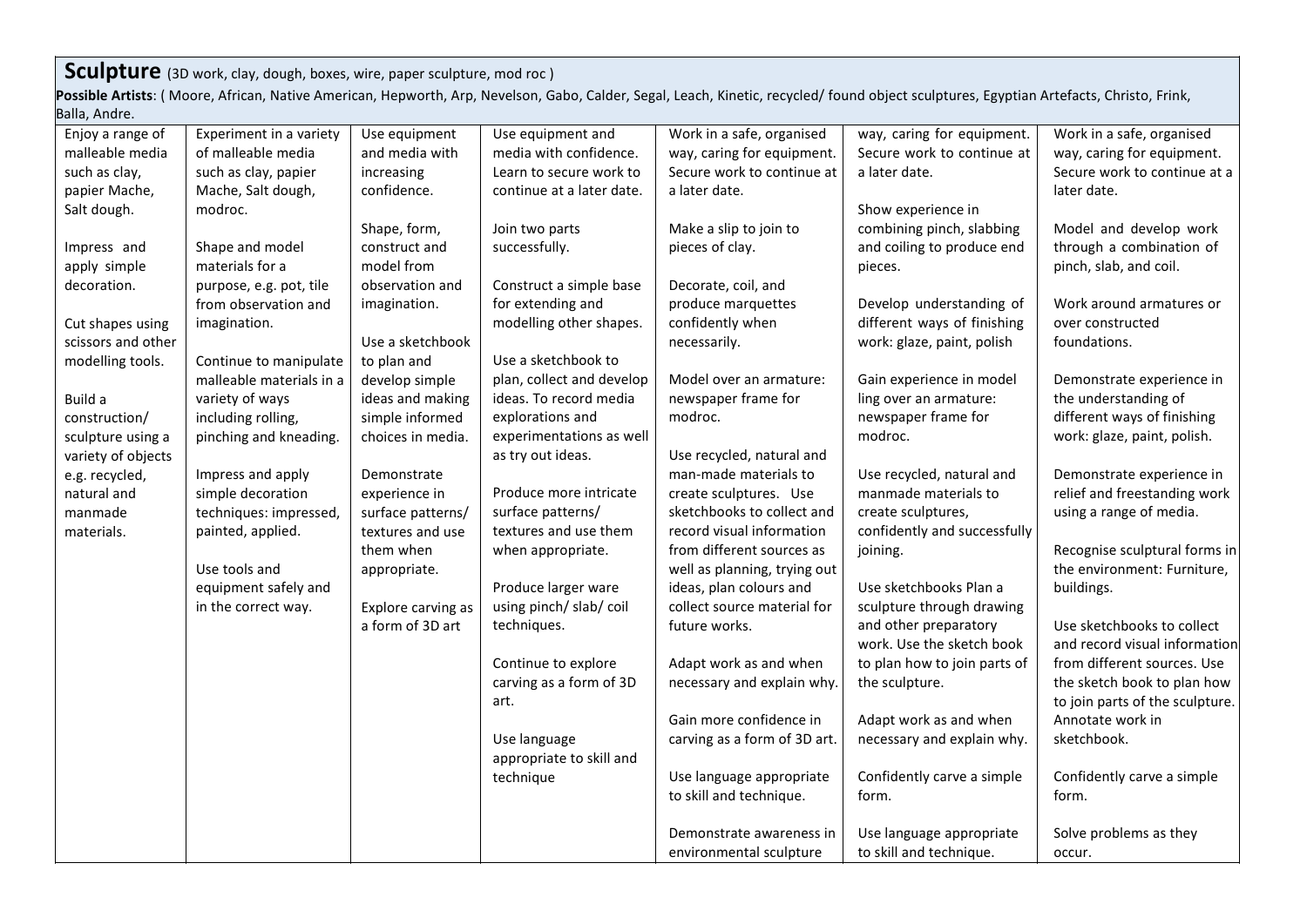|                                                                                                                                                                                                                                                             |                                                                                                                                                                                                                                                                                                                                                                                                                                                                    |                                                                                                                                                                                                                                                                                                                                                                                                                                                                                                                                                                                                                                     |                                                                                                                                                                                                                                                                                                                                                                                                                                                                                                                                                                                                                                                                                                                   | and found object art. Show<br>awareness of the effect of<br>time upon sculptures.                                                                                                                                                                                                                                                                                                                                                                                                                                     | Compare the style of<br>different styles and<br>approaches: Moore, Aztec.                                                                                                                                                                                                                                                                                                                                                                            | Use language appropriate to<br>skill and technique.                                                                                                                                                                                                                                                                                                                                                                                                                                                                                                          |  |  |
|-------------------------------------------------------------------------------------------------------------------------------------------------------------------------------------------------------------------------------------------------------------|--------------------------------------------------------------------------------------------------------------------------------------------------------------------------------------------------------------------------------------------------------------------------------------------------------------------------------------------------------------------------------------------------------------------------------------------------------------------|-------------------------------------------------------------------------------------------------------------------------------------------------------------------------------------------------------------------------------------------------------------------------------------------------------------------------------------------------------------------------------------------------------------------------------------------------------------------------------------------------------------------------------------------------------------------------------------------------------------------------------------|-------------------------------------------------------------------------------------------------------------------------------------------------------------------------------------------------------------------------------------------------------------------------------------------------------------------------------------------------------------------------------------------------------------------------------------------------------------------------------------------------------------------------------------------------------------------------------------------------------------------------------------------------------------------------------------------------------------------|-----------------------------------------------------------------------------------------------------------------------------------------------------------------------------------------------------------------------------------------------------------------------------------------------------------------------------------------------------------------------------------------------------------------------------------------------------------------------------------------------------------------------|------------------------------------------------------------------------------------------------------------------------------------------------------------------------------------------------------------------------------------------------------------------------------------------------------------------------------------------------------------------------------------------------------------------------------------------------------|--------------------------------------------------------------------------------------------------------------------------------------------------------------------------------------------------------------------------------------------------------------------------------------------------------------------------------------------------------------------------------------------------------------------------------------------------------------------------------------------------------------------------------------------------------------|--|--|
| <b>Printing</b> (found materials, rubbings, stencils, sponges, fruit/veg, wood blocks, press print, lino print, mono-print, string)<br>Possible Artists: Warhol, Hokusai, Hiroshige, Escher, Morris, Labelling, Rothenstein, Kunisada, Advertising, Bawden, |                                                                                                                                                                                                                                                                                                                                                                                                                                                                    |                                                                                                                                                                                                                                                                                                                                                                                                                                                                                                                                                                                                                                     |                                                                                                                                                                                                                                                                                                                                                                                                                                                                                                                                                                                                                                                                                                                   |                                                                                                                                                                                                                                                                                                                                                                                                                                                                                                                       |                                                                                                                                                                                                                                                                                                                                                                                                                                                      |                                                                                                                                                                                                                                                                                                                                                                                                                                                                                                                                                              |  |  |
| <b>Enjoy taking</b><br>rubbings: leaf,<br>brick, coin.<br>Simple pictures<br>by printing from<br>objects.<br>Develop simple<br>patterns by using<br>objects.<br>Enjoy using<br>stencils to create<br>a picture                                              | <b>Explore printing simple</b><br>pictures with a range<br>of hard and soft<br>materials e.g. cork, pen<br>barrels, sponge.<br>Demonstrate<br>experience at<br>impressed printing:<br>drawing into ink,<br>printing from objects.<br>Use equipment and<br>media correctly and be<br>able to produce a clean<br>printed image.<br>Explore printing in<br>relief: Sting and card.<br>Begin to identify forms<br>of printing: Books,<br>posters pictures,<br>fabrics. | Continue to explore<br>printing simple<br>pictures with a range<br>of hard and soft<br>materials e.g. cork,<br>pen barrels, sponge.<br>Demonstrate<br>experience at<br>impressed printing:<br>drawing into ink,<br>printing from<br>objects. Use<br>equipment and<br>media correctly and<br>be able to produce a<br>clean printed image<br>Make simple marks<br>on rollers and<br>printing palettes<br>Take simple prints<br>i.e. mono -printing.<br>Use a sketchbook to<br>plan and develop<br>simple ideas and<br>collect textures,<br>patterns to inform<br>other work.<br>Experiment with<br>overprinting motifs<br>and colour. | Print simple pictures<br>using different printing<br>techniques.<br>Continue to explore both<br>mono-printing and relief<br>printing.<br>Use a sketchbook to<br>record media<br>explorations and<br>experimentations as well<br>as try out ideas, plan<br>colours and collect<br>source material for<br>future works.<br>Demonstrate experience<br>in 3 colour printing.<br>Explore the work of a<br>range of artists, craft<br>makers and designers,<br>describing the<br>differences and<br>similarities between<br>different practices and<br>disciplines, and making<br>links to their own work.<br>Demonstrate experience<br>in combining prints taken<br>from different objects to<br>produce an end piece. | Increase awareness of<br>mono and relief<br>printing.<br>Demonstrate<br>experience in fabric<br>printing.<br>Use sketchbooks to<br>collect and record<br>visual information from<br>different sources as<br>well as planning, trying<br>out ideas, plan colours<br>and collect source<br>material for future<br>works.<br>Expand experience in 3<br>colour printing.<br>Continue to experience<br>in combining prints<br>taken from different<br>objects to produce an<br>end piece.<br>Create repeating<br>patterns. | Use tools in a safe way<br>Continue to gain experience<br>in overlaying colours.<br>Start to overlay prints with<br>other media.<br>Use print as a starting point<br>to embroidery.<br>Show experience in a range<br>of mono print techniques.<br>Use sketchbooks to collect<br>and record visual<br>information from different<br>sources as well as planning,<br>trying out ideas, plan<br>colours and collect source<br>material for future works | Develop ideas from a range<br>of sources.<br>See positive and negative<br>shapes.<br>Demonstrate experience in a<br>range of printmaking<br>techniques.<br>Describe techniques and<br>processes.<br>Use sketchbooks to collect<br>and record visual information<br>from different sources as<br>well as planning and colleting<br>source material. Adapt their<br>work according to their views<br>and describe how they might<br>develop it further. Annotate<br>work in sketchbook.<br>Develop their own style using<br>tonal contrast and mixed<br>media. |  |  |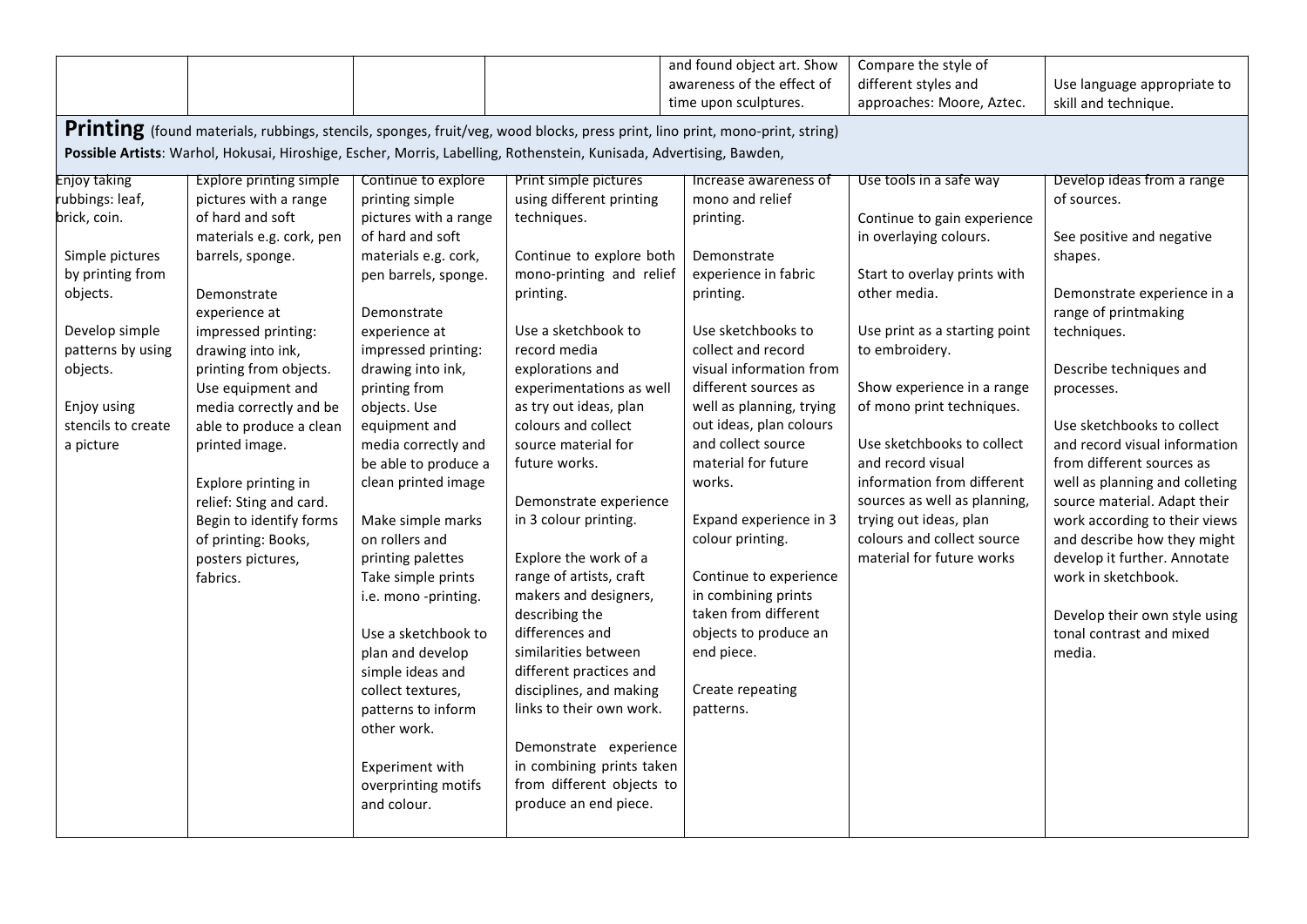| Textile (weaving, sewing, fabric dye/paint, batik, threads, decorations, tie dye) |                     |                              |                             |                            |                             |                              |  |
|-----------------------------------------------------------------------------------|---------------------|------------------------------|-----------------------------|----------------------------|-----------------------------|------------------------------|--|
| Possible Artists: Ashley, Fassett, African/Indian, Adire,                         |                     |                              |                             |                            |                             |                              |  |
| Enjoy playing                                                                     | Begin to identify   | Begin to identify different  | Show an awareness and       | Plan a design in a         | Use a variety of            | Experiment with a variety of |  |
| with and using a                                                                  | different forms of  | forms of textiles.           | name a range of             | sketchbook and execute     | techniques, e.g. printing,  | techniques exploiting ideas  |  |
| variety of textiles                                                               | textiles.           |                              | different fabrics.          | it.                        | dyeing, weaving and         | from sketchbook.             |  |
| and fabric.                                                                       |                     | Match and sort fabrics and   |                             |                            | stitching to create         |                              |  |
|                                                                                   | Have experience     | threads for colour,          | Use a variety of            | Use a technique as a basis | different textural effects. | Use a number of different    |  |
| Decorate a piece                                                                  | in colouring        | texture, length, size and    | techniques, e.g. printing,  | for stitch embroidery.     |                             | stitches creatively to       |  |
| of fabric.                                                                        | textiles: printing, | shape.                       | dyeing, weaving and         |                            | Demonstrate experience      | produce different patterns   |  |
|                                                                                   | fabric crayons.     |                              | stitching to create         | Apply decoration using     | in 3D weaving.              | and textures.                |  |
| Show experience                                                                   |                     | Gain confidence in           | different textural effects  | needle and thread:         |                             |                              |  |
| in simple stitch                                                                  | Use more than       | stitching two pieces of      |                             | buttons, sequins.          | Produce two colour tie      | Work in 2D and 3D as         |  |
| work.                                                                             | one type of stitch. | fabric. Explain how to       | Apply decoration using      |                            | dye.                        | required.                    |  |
|                                                                                   | Explain how to      | thread a needle and have     | beads, buttons, feathers    | Become confident in        |                             |                              |  |
| Show experience                                                                   | thread a needle     | a go.                        | etc.                        | applying colour with       | Continue to ain             | Design, plan and decorate a  |  |
| in simple                                                                         | and have a go.      |                              |                             | printing, tie dye. Create  | experience in batik- use    | fabric piece.                |  |
| weaving: paper,                                                                   |                     | Continue to gain             | Continue to gain            | and use dyes. Use resist   | more than one colour.       |                              |  |
| twigs.                                                                            | Have some           | experience in weaving,       | experience in applying      | paste and batik.           |                             | Recognise different forms    |  |
|                                                                                   | experience of       | both 3D and flat i.e. grass  | colour with printing.       |                            | Plan a design in a          | of textiles and express      |  |
| Show experience                                                                   | weaving and         | through twigs, carrier bags  |                             |                            | sketchbook and execute      | opinions on them.            |  |
| in fabric collage:                                                                | understand the      | on a bike wheel              | Explore using resist paste  | Use sketchbooks to collect | it. Use sketchbooks Plan a  |                              |  |
| layering fabric.                                                                  | process and some    |                              | and batik.                  | and record visual          | sculpture through drawing   | Use sketchbooks to collect   |  |
|                                                                                   | techniques.         | Use a sketchbook to plan     |                             | information from different | and other preparatory       | and record visual            |  |
| Use appropriate                                                                   |                     | and develop simple ideas     | Show further experience     | sources. To record textile | work. Use the sketch book   | information from different   |  |
| language to                                                                       | Begin to identify   | and making simple            | in changing and             | explorations and           | to plan how to join parts   | sources. Use the sketch      |  |
| describe colours,                                                                 | different types     | informed choices in          | modifying threads and       | experimentations as well   | of the sculpture.           | book to plan how to join     |  |
| media,                                                                            | and textures of     | media.                       | fabrics, knotting, fraying, | as try out ideas.          |                             | parts of the sculpture.      |  |
| equipment and                                                                     | fabric and          |                              | fringing, pulling threads,  |                            | Demonstrate experience      | Adapt their work according   |  |
| textures.                                                                         | materials for       | Change and modify            | twisting, plaiting.         | Adapt work as and when     | in combining techniques     | to their views and describe  |  |
|                                                                                   | collage.            | threads and fabrics,         |                             | necessary and explain      | to produce an end piece:    | how they might develop it    |  |
|                                                                                   |                     | knotting, fraying, fringing, | Use a sketchbook to         | why.                       | Embroidery over tie dye.    | further. Annotate work in    |  |
|                                                                                   | Use appropriate     | pulling threads, twisting,   | plan, collect and develop   |                            |                             | sketchbook.                  |  |
|                                                                                   | language to         | plaiting.                    | ideas. To record textile    | Change and modify          | Show awareness of the       |                              |  |
|                                                                                   | describe colours,   |                              | explorations and            | threads and fabrics, Use   | skills involved in aspects  | Use language appropriate     |  |
|                                                                                   | media,              | Gain experience in           | experimentations as well    | language appropriate to    | such as knitting, lace      | to skill and technique.      |  |
|                                                                                   | equipment and       | applying colour with         | as try out ideas.           | skill and technique.       | making.                     |                              |  |
|                                                                                   | textures.           | printing, dipping, fabric    |                             |                            |                             |                              |  |
|                                                                                   |                     | crayons Create and use       | Demonstrate experience      | Demonstrate experience     | Change and modify           |                              |  |
|                                                                                   |                     | dyes i.e. onion skins, tea,  | in looking at fabrics from  | in looking at fabrics from | threads and fabrics, Use    |                              |  |
|                                                                                   |                     | coffee                       | other countries.            | other countries.           | language appropriate to     |                              |  |
|                                                                                   |                     |                              |                             |                            | skill and technique.        |                              |  |